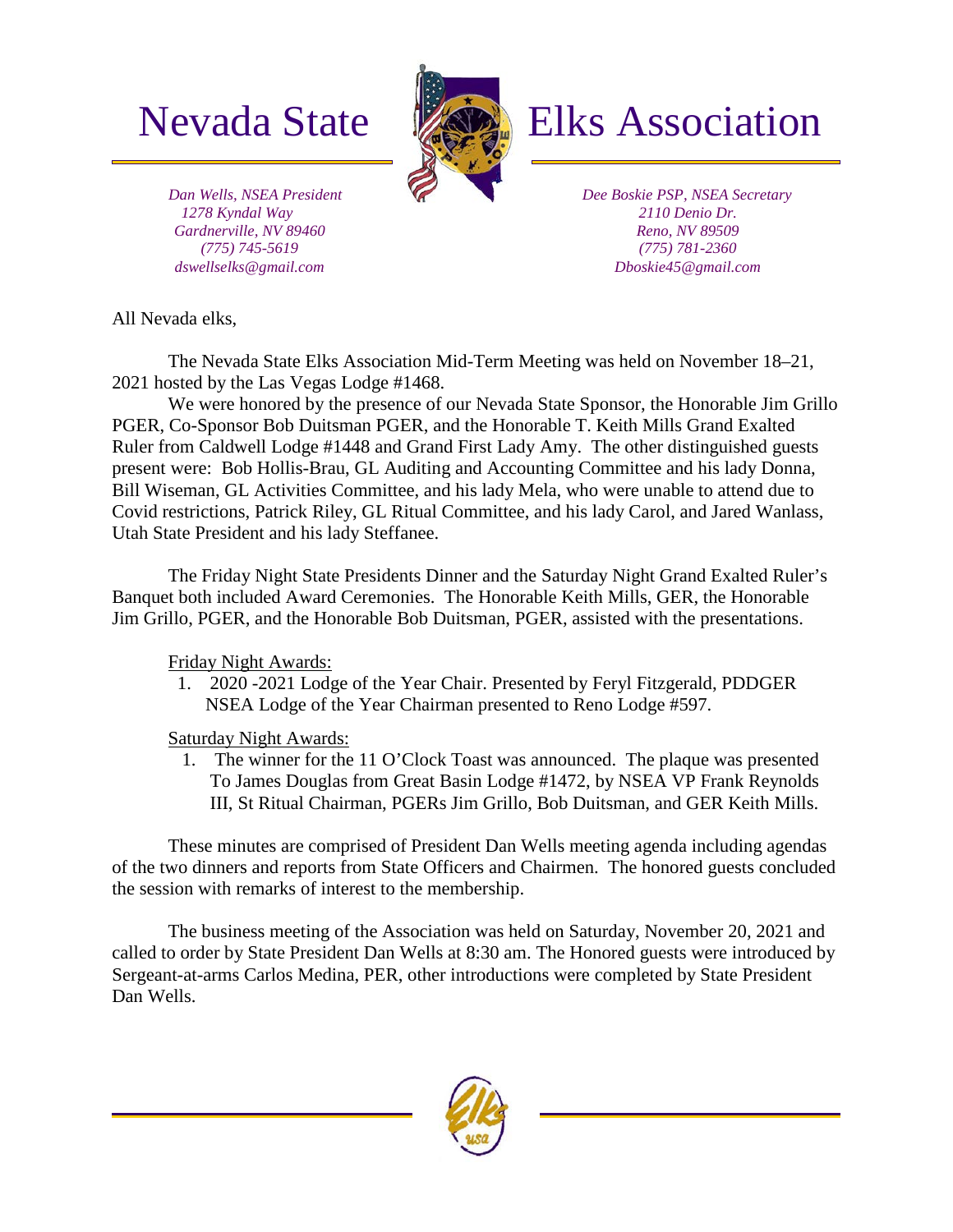The roll call of Lodges was taken by acting NSEA Secretary Dee Boskie, PSP.

|                         | <b>Roll Call of Lodges</b>   |        |                 |        |
|-------------------------|------------------------------|--------|-----------------|--------|
|                         | 2021 Mid-Term, Las Vegas, NV |        |                 |        |
|                         | Delegates                    | Actual | Representatives | Actual |
| Reno #597               | 9                            | 9      |                 |        |
| Tonopah #1062           |                              |        |                 |        |
| Las Vegas #1468         | 8                            | 8      |                 |        |
| Ely #1469               |                              |        |                 |        |
| Boulder City #1682      | 10                           | 8      |                 |        |
| Hawthorne #1704         |                              |        |                 |        |
| Great Basin #1742       | 6                            | 5      |                 |        |
| Carson City #2177       | 6                            |        | 3               | 3      |
| Fallon #2239            | 3                            | 3      | 2               | 2      |
| North Las Vegas #2353   | 10                           | 9      | 2               | 2      |
| Sparks #2397            | $\mathcal{D}_{\cdot}$        |        |                 |        |
| Tahoe/Douglas #2670     | 6                            | 5      | 2               |        |
| Pahrump #2796           | 8                            | 8      |                 |        |
| Henderson/Green Valley# | 8                            |        |                 |        |
| Mesquite #2811          | 8                            | 8      |                 |        |
| Laughlin #2872          |                              |        |                 |        |
| Totals                  | 98                           | 81     | 25              |        |

The meeting continued with the State Chairmen reporting on their committee activities.

. A moment of silence was taken to recognition the passing of Larry O'Laughlin, Past State President, Past Grand Esquire and NSEA Secretary Shaaron Snead.

Nominations were opened for the position of NSEA Secretary. NSEA Vice President Frank Reynolds III nominated Dee Boskie, PSP. There were no other nominations. A motion was made and passed to cast a unanimous ballot for the unopposed. A second motion was then made by NSEA VP Frank Reynolds III to extend the term of the NSEA Secretary another year. This would stagger the terms of NSEA Treasurer and Secretary. Motion was seconded and passed unanimously.

The Installation of NSEA Secretary Dee Boskie, Sgt at Arms Carlos Medina, and NSEA Trustee at Large, Russ Childers, PSP was then conducted by Gary Ferguson, PSP.

Al bye, PSP, asked for a moment. He then asked GER Keith Mills to accompany him for a presentation. Al then made his announcement selecting his NSEA Elk of the Year 2019-2020. His selection was Ken DuBois, PER from Reno Lodge #597 for his outstanding work with the SMP and the transition into a new State Major Project.

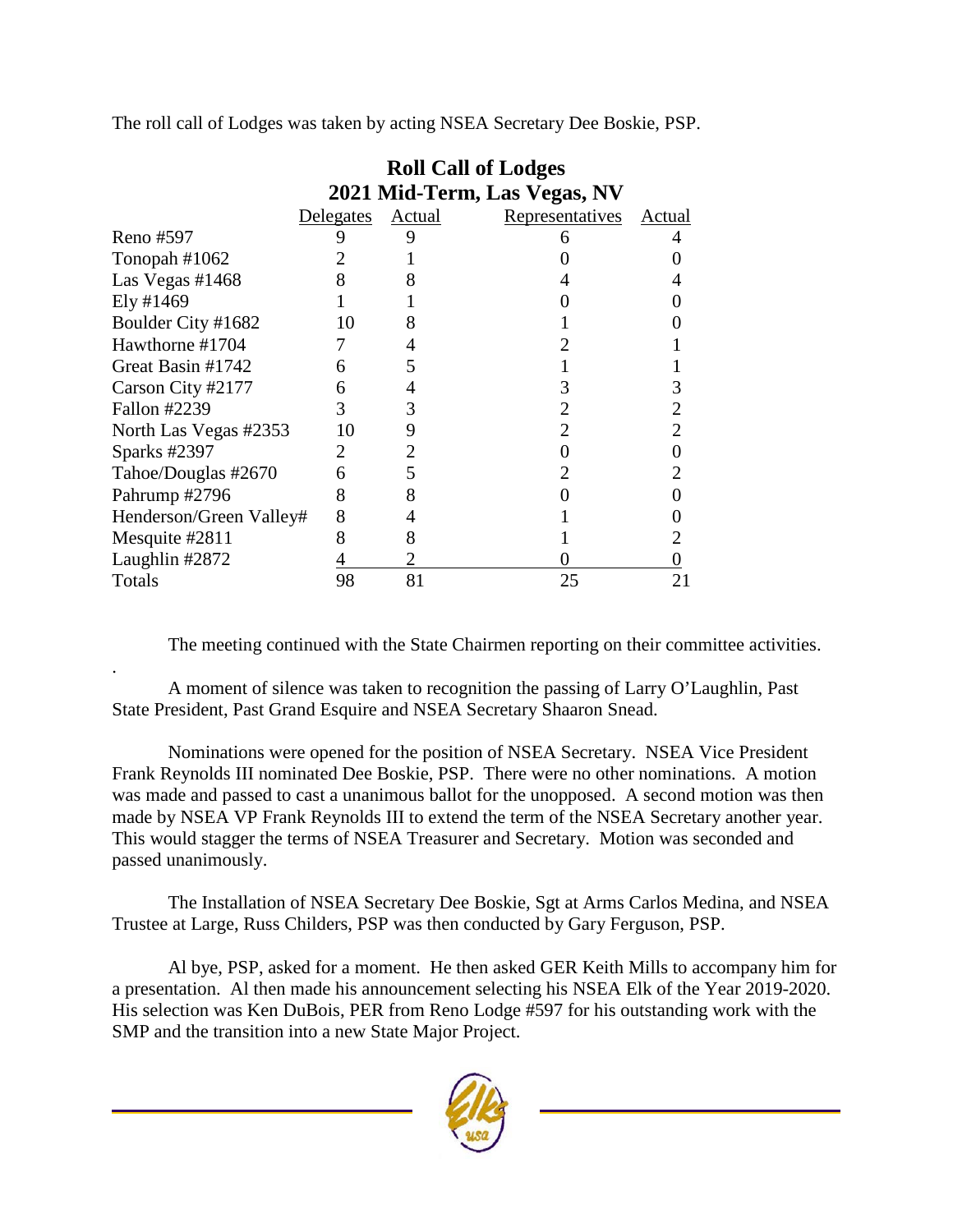The Business session was adjourned by President Dan Wells at 11:20.

The Ritual contest for The 11 O'Clock Toast was held Friday morning. Exalted Ruler James Douglas, from Great Basin Lodge #1472 was the winner and did the toast at the Saturday banquet.

The Area 7 GL Auditing and Accounting Committeeman Robert Hollis-Brau conducted a work shop which was well attended. Unfortunately, Area 7 GL Activities Committeeman Bill Wiseman was unable to attend the Mid-Term due to Covid-19. His presentation for the Activities committee was missed.

Our thanks to the Las Vegas Lodge #1468 for the excellent meeting and banquet arrangements and for the great food provided during the convention. The members, their spouses, and friends performed admiringly to put together this convention.

To all members, we look forward to seeing you at the next annual State convention, to be hosted by the Boulder City Elks Lodge #1682, April 21-24, 2022

Fraternally,

Dee Boskie, PSP NSEA Secretary

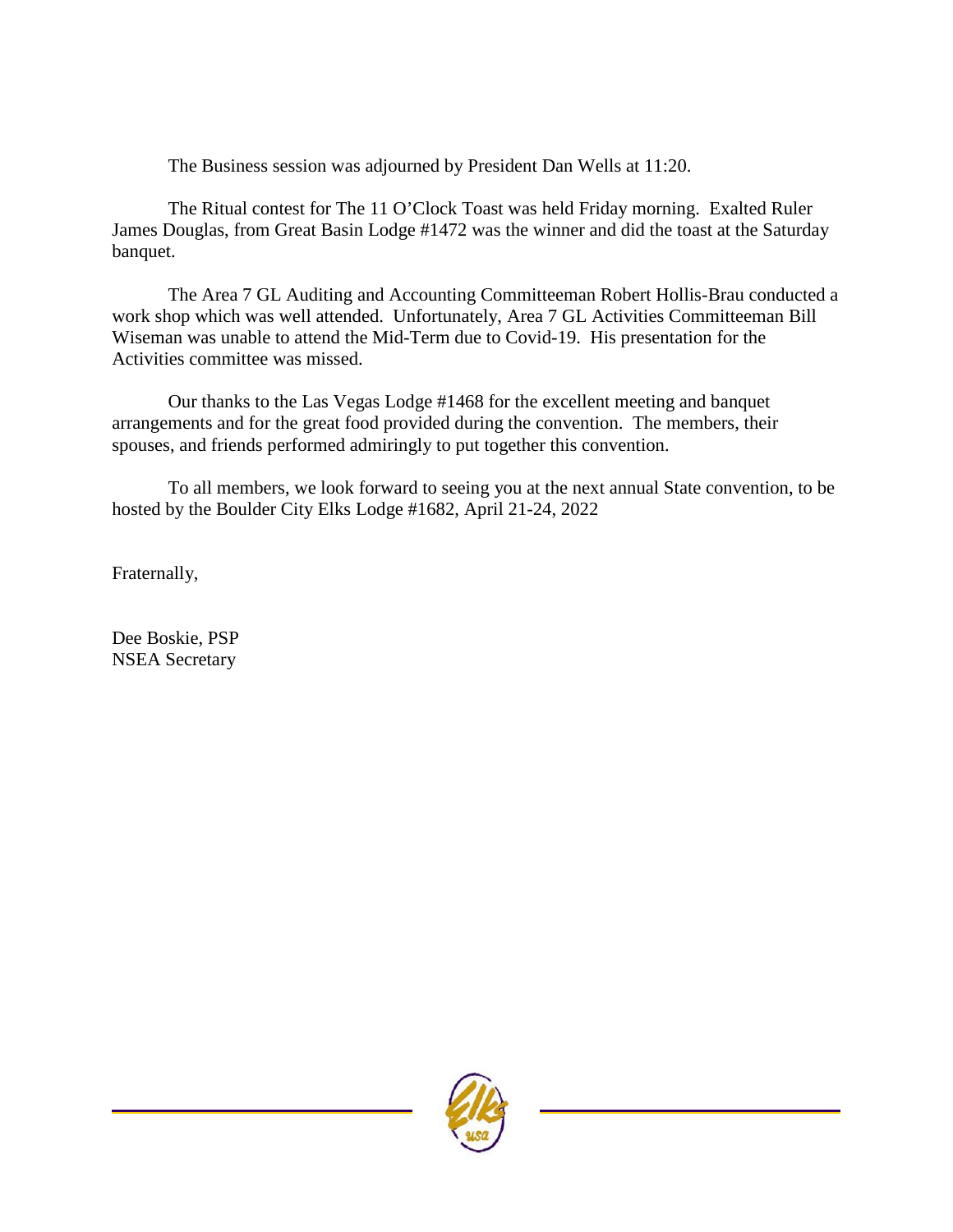

**NSEA Trustees Meeting Midterm Minutes**

Nov 19, 2021



**Date**: November 19, 2021 **Call to Order**: 10:36 am **By**: Rick Stone PDDGER, Chairman

**Invocation**: Rick McDonald **Pledge**: Ben Reed

**Officers in Attendance**: All Officers Present. Rick Stone PDDGER, Chairman, Rick McDonald PER, 2 Yr. Trustee, Ben Reed PER 3 Yr. Trustee, William Bohnett PSP, 4 Yr. Trustee, Russ Childers PSP, Trustee at Large.

**Special Guests in Attendance**: Jim Grillo PGER (Area 7 Sponsor), Robert Duitsman PGER (Area 7 Sponsor), T. Keith Mills, GER, Dan Wells SP, Deb Oskin PE, Frank Reynolds III SVP.

**Members and Guests Present**: 18

**Minutes of the Previous Session**: Bohnett read the Minutes of Oct 17, 2021 Minutes - Motion to Approve as typed.

**Sickness and Distress**: No report

### **Unfinished Business**:

1.) Stone Reported on the Budget Review. All looks good. Residual unspent monies \$2000 from the NSEA Hospitality Room can be transferred to purchase a new computer and peripherals for the new NSEA Secretary, Dee Boski PSP, to get a fresh start after the passing of Sharron Sneed. Motion by Bohnett to transfer \$2000 to NSEA account 34901 for purchase of above stated. Seconded by: Ben Reed. Motion carried

#### **New Business**:

1.) Stone began dialog in regards to auditing the NSEA Accounts. Our bylaws state the Trustees are to audit the Treasurer's accounts. Rick recommended a third party perform this, and a bylaw change is required. Something for us to think about. Reed mentioned the business of the state is getting more complex and auditing is becoming more complex also. Additionally since the Trustees create the Budget we are technically auditing ourselves and a skilled member outside the Trustees may be a better candidate. Discussions ensued in regards to using a CPA or similar. Treasurer Sabina stated we have funds to pay for this. The intention is to present this change in April. Stone said we will get the change typed up and present it to Gene Presnell